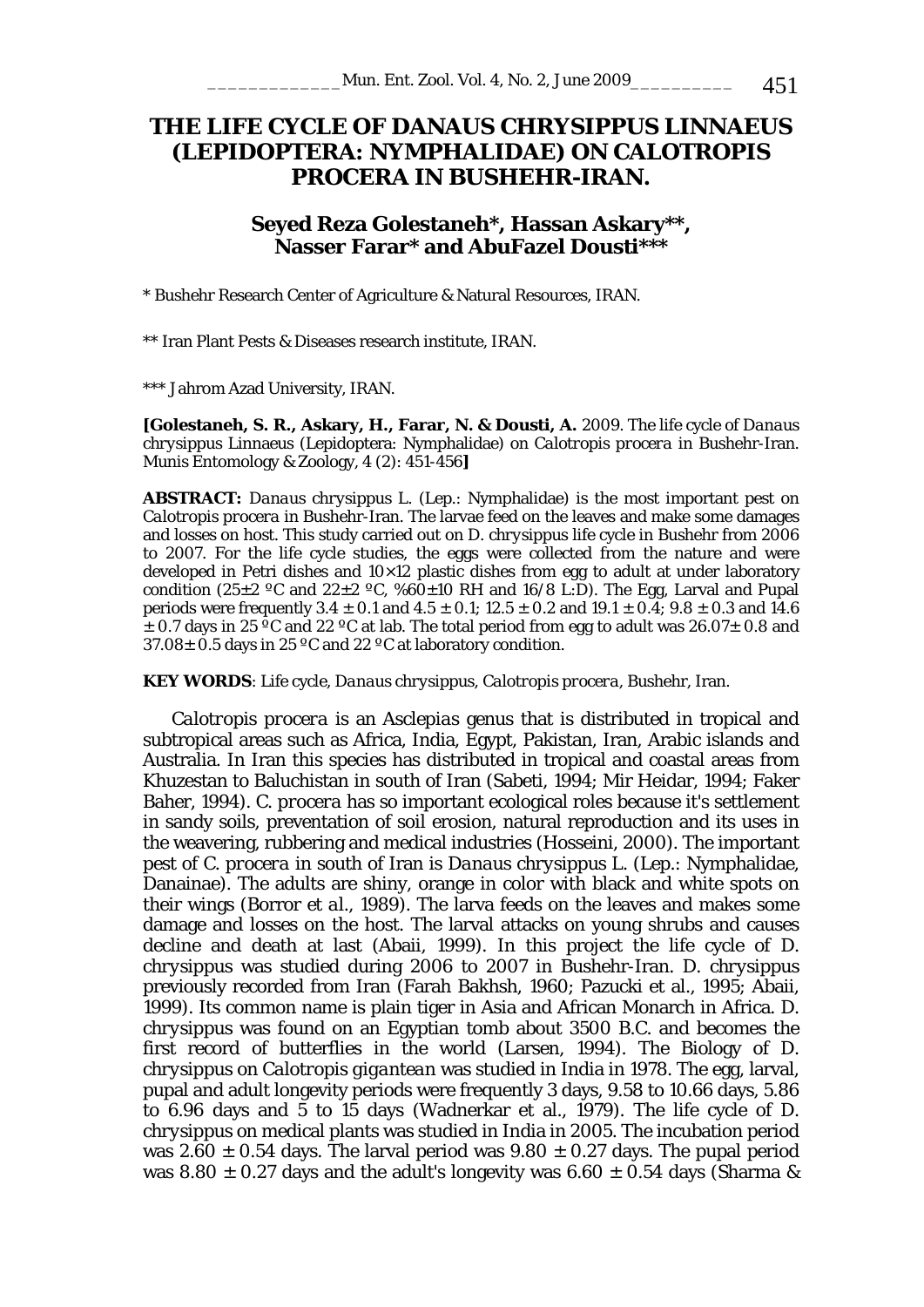Verma, 2005). The life cycle of *D. chrysippus* on *C. gigantea* studied in India in 1997. The larval development time from first instars to fourth instars was 2 to 3 days for each larvae but this time was 3 to 4 days for fifth instars. The pupal period was 6 to 7 days. A total between 22 to 24 days was taken from Egg to adult (Ramana et al., 1998). The biology of *D. chrysippus* on *Ipomoea bona\_nox* was studied in Egypt in 1972. The oviposition was solitary. The larval development time from first to fourth instar was 2 days for each one in 22.5  $\degree$ C, but this time was 4 days for fifth instar. The total larval periods were 8 to 14 days at 25.5 °C to 21.9 °C. The total pupal period was 8 to 28 days at 25.2 °C to 16.4 °C (Swailem & Esmail, 1972).

#### **MATERIAL & METHODS**

For the morphological studies, the twenty numbers of each biological stage (eggs, larva, pupa, adults) were selected. All the stages were examined and photographed with an Olympus SZ60 wide zoom camera attached to an Olympus SZ-ST binocular stereo zoom microscope. Data was collected from Bushehr in south of Iran (29ºN, 52ºE) from 2006 to 2007. The sampling was done weekly by the two stage cluster sampling method in nature. One hundred eggs were collected from the nature and moved to Laboratory. In the Lab, each egg separately was inserted in a Petri dish of 8 cm in diameter and the data was recorded, daily. After the first instars larva, the seconds was transferred to cylindrical containers (10×12 cm) with the fresh leaves of *C. procera*. The containers were examined daily from larva to pupa. After the emergence of adults, the each pair was transferred to larger cylindrical containers  $(10\times30 \text{ cm})$  with honey solution and fresh flowers of *C. procera*. The Laboratory conditions were  $(25\pm2~\text{°C}$  and  $22\pm2~\text{°C}$ ,  $60\pm10~\text{%RH}$  and  $16/8$  L:D).

### **RESULTS**

Oviposition observed just in the nature and our treatments that provided with the flowers and honey solution did not succeed in the lab. Females laid their eggs singly, only on the underside of the leaves. A butterfly settles on a leaf, then turns its abdomen to underside and inserts one egg on one leaf. At first, the egg is white shiny color then gradually change creamy and at last become brownish. The egg is dome shaped, with 12 – 13 longitudinal ridges and some cross ridges. It is 1.7  $\pm$ 0.5 mm in length and  $0.5 \pm 0.1$  mm in diameter (Fig. 1A). The egg incubation period was  $3.4 \pm 0.1$  mm days and  $4.5 \pm 0.1$  mm days frequently at 25 °C and 22  ${}^{\circ}C$  (tables 1 and 2). We determined 5 instars larvae based on length and head capsule measurements that adapted with Dayar's law. The first instar body was creamy and its head capsule was black. It was  $4 \pm 0.1$  mm in length and  $0.9 \pm 0.2$ mm in wide (Fig. 1B). The first instar head capsule was  $0.6 \pm 0.3$  mm. The second instar larva was grey and the black and yellow strips can be easily seen in dersolateral. The second instar was  $8.1 \pm 0.2$  mm in length and  $1.5 \pm 0.1$  mm in wide and head capsule was  $0.9 \pm 0.2$  mm (Fig.1C). The third instar was  $14.3 \pm 0.5$ mm in length,  $3 \pm 0.1$  mm in wide and its head capsule was  $1.4 \pm 0.4$  mm (Fig. 1D). The fourth instar was  $25.1 \pm 0.6$  mm in length,  $5 \pm 0.1$  mm in wide and its head capsule was  $2.3 \pm 0.5$  mm (Fig.1E). The fifth instar was  $36.5 \pm 0.4$  mm in length,  $6.8 \pm 0.1$  mm in wide and its head capsule was  $3.4 \pm 0.1$  mm (Fig. 1F). The larval development time was  $12.5 \pm 0.2$  and  $19.1 \pm 0.4$  days frequently at 25 °C and 22 ºC (Tables 1 and 2). In prepupal period, the larva stops feeding and settle down motionless. Its color changes from grey to brown (Fig.1G). The prepupa size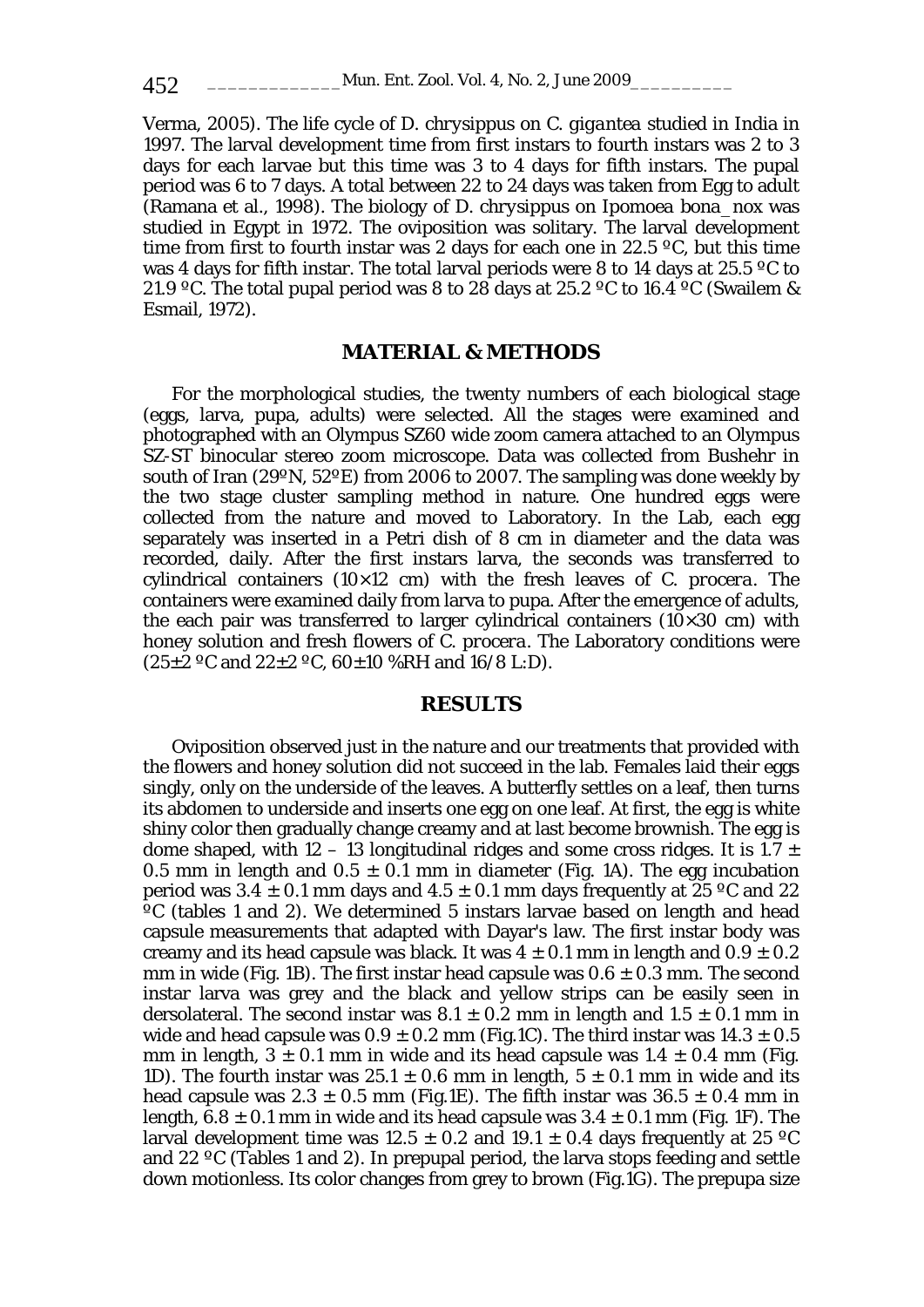decreases with 36  $\pm$  0.1 mm in length and 6.4  $\pm$  0.1 mm in wide. The prepupa development time was 1.5  $\pm$  0.1 and 2.4  $\pm$  0.1 days frequently at 25 °C and 22 °C (Tables 1 and 2). Pupa was found either pale green or pale brown in color (Fig. 1H - I). The pupa was  $17.4 \pm 0.4$  mm in length and  $7.5 \pm 0.4$  mm in wide. Its development time was  $9.8 \pm 0.3$  days and  $14.6 \pm 0.7$  days frequently at 25 °C and 22 ºC (Tables 1 and 2). This study didn't observe any difference between males and females pupae. The adults are the shiny butterflies with orange and brown colors. The main difference between males and females is the spots on the hind wings. Each hind wing of males has four black spots while the females have only three black spots (Fig. 1J - K). The adult males and females were similar in sizes. The antenna was  $12 \pm 0.1$  mm in length. Wingspans was  $75.4 \pm 0.7$  mm. The body was 22.7  $\pm$  0.4 mm in length and 4.4  $\pm$  0.1 mm in wide. The adults head capsule was  $3.4 \pm 0.1$  mm. The male longevity was  $10.4 \pm 0.7$  and  $15.1 \pm 0.4$  days frequently at 25 °C and 22 °C. The female longevity was 7.8  $\pm$  0.3 and 11.2  $\pm$  0.3 days frequently at 25 ºC and 22 ºC. The total development time from egg to adult was  $26.7 \pm 0.8$  and  $37.8 \pm 0.5$  days frequently at  $25\degree$ C and  $22\degree$ C (Tables 1 and 2).

#### **DISCUSSION**

This was the first study on *D. chrysippus* in Iran. The morphological studies showed that *D. chrysippus* sub sp. *chrysippus* is distributed in the south of Iran. The oviposition just observed in nature that adapted with Swilem & Esmail (1972), Wadnerkar et al. (1979), Smith et al. (1988) and Sharma & Verma (2005). Non oviposition in laboratory makes some problems on culturing this butterfly for laboratory investigations, genetical studies and life tables. It seems the main reason that makes this problem is the adult need to feed on different flowers for ovary and fermons development that as well as described by Smith et al. (1988). The oviposition behavior was same as Wadnerkar et al. (1979), Kunte (2005) and Sharma & Verma (2005) but different from Swilem & Esmail (1972) and Ramana et al. (1998). The laying of more than one egg on one leaf can be due to few hosts or invasion population. The larval, prepupal and pupal development times were same with Ramana et al. (1998) and Sharma & Verma (2005) but different from Swilem & Esmail (1972) and Wadnerkar et al. (1979). The main reasons for these differences can be because of the variety in subspecies, hosts and climates. Pupa was found in pale green and pale brown colors that same with Swilem & Esmail (1972) and Sharma & Verma (2005) but different from Ramana et al. (1998) and Braby (2000) who reported just one color form in the pupal period. The color variety in pupa was reported by Smith et al. (1988) that controlled by the greening hormone in the larval head. Diapuse didn't observe in any biological stages of *D. chrysippus*. A total of 26 to 37 days were taken for development from egg to adult that adapted with Swilem & Esmail (1972), Wadnerkar et al. (1979), Ramana et al. (1998) and Sharma & Verma (2005).

#### **ACKNOWLEDGMENTS**

The authors thank Dr. Smith for the identification of subgenus forms. This research was supported by the Research Center of Agriculture & Natural Resources in Bushehr-Iran.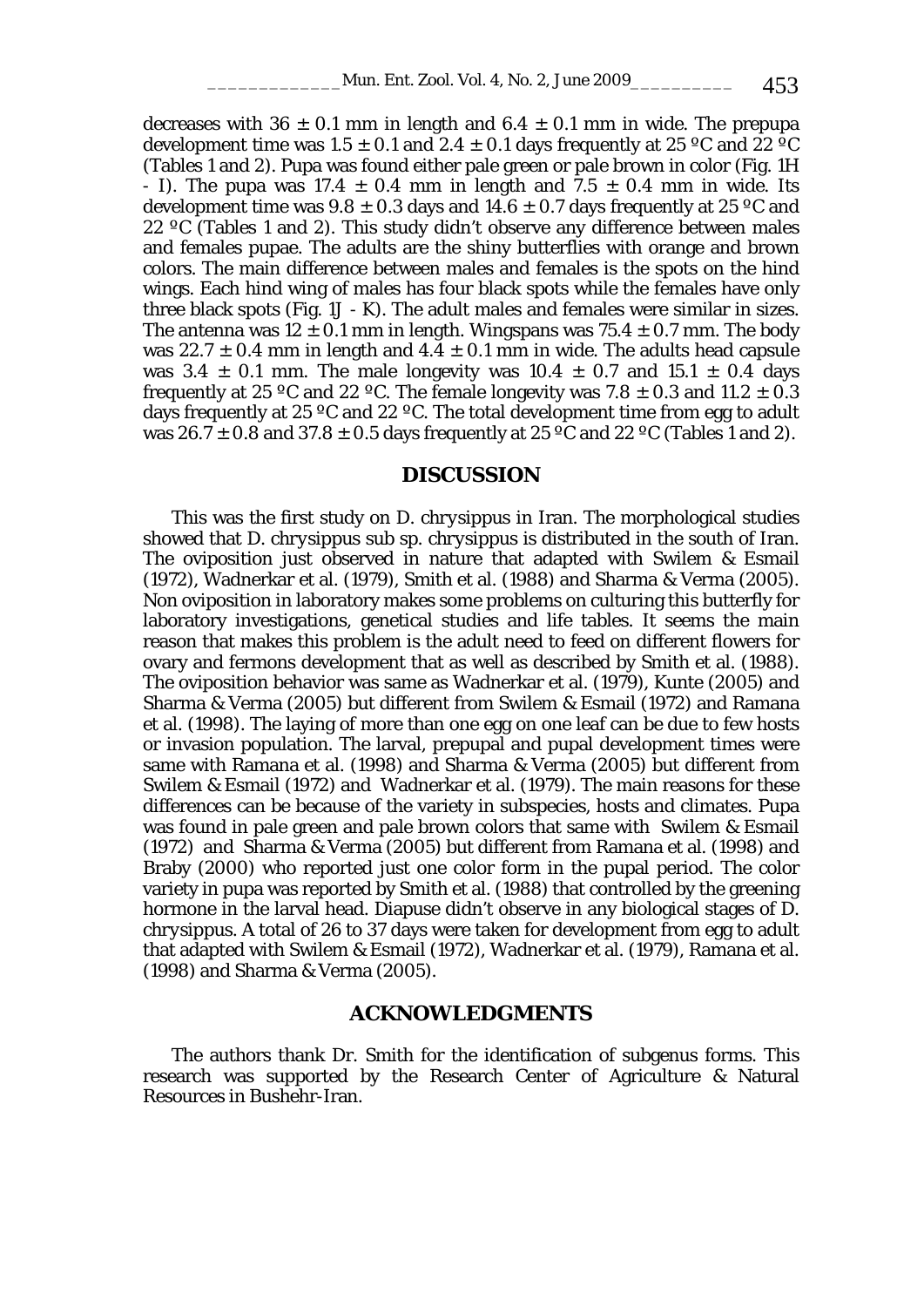## **LITERATURE CITED**

**Abaii, M.** 1999. The Forest pests of trees & shrubs in Iran. The Research & Education organization of Agriculture (Keshavarzi) Ministry. 178 pp.

**Borror, D. J., Triplehorn, C. A. & Johnson, N. F.** 1989. An Introduction to the Study of Insects (Sixth Edition). 875 pp.

**Faker, B. Z.** 1994. Rubber plants. Iran Research Institute of forests & ranges. No: 100.

**Farahbakhsh, G. A.** 1961. The list of important agricultural plants & products in Iran. Volume 1. 153 Ppp.

**Hosseini, S. H.** 2000. The identification of habitats and distribution of secondary forests & ranges products in Bushehr-Iran. Final Report of Iran Research Institute of forests & ranges. 85pp.

**Kunte, K.** 2005. India – A Lifescape: Butterflies of Peninsular India. Universities Press, Hyderabad, India.

**Larsen, T.** 1994. Butterflies of Egypt. Saudi Aramco World. 5:24-27. Mir Heidar, Hossein. 1994. Plant Science. Nashr & Farhang publications. Volume 3. 532 pp.

**Pazuki, A. & Wazrick, N.** 1995. New butterflies for Iranian fauna (1) additions and corrections to the list given by (Eckweiler & Hofman 1980). Journal of Entomological Society of Iran. 15:53-63.

**Ramana, S. P. V., Atluri, J. B. & Reddi, C. S.** 1998. Life cycle of *Danaus chrysippus*  (Lep.: Danaidae) from India .Journal of the Taiwan museum. 51(1):125-128.Bottom of Form

**Sabeti, H.** 1994. Forests, trees and shrubs in Iran. Yazd university publications. 410 pp.

**Sharma, N. & Verma, T. D.** 2005. Life stages and development of *Danaus chrysippus* L. infesting commercially cultivated medicinal plants of mid hill regions of Himachal Pradesh. Journal of Hill Research. 18:33-34.

**Smith, D. A. S.** 1975. Genetics of some polymorphic forms of the African butterfly *Danaus chrysippus* L. (Lep.: Danaidae). Entomologica Scandinavica. 6:134-144.

**Smith, D. A. S., Shoesmith, E. & Smith, A.** 1988. Pupal polymorphism in the butterfly *Danaus chrysippus* L.: environmental, seasonal and genetic influences. Biological Journal of the Linnaean society. 33:17-50.

**Swailem, S. M. & Ismail, I. I.** 1972. Biological studies on *Danaus chrysippus* L. (Lep.: Danaidae). Bulletin De La societe Entomologique Egypte. 55:211-218.

**Wadnerkar, D. W., Tayde, D. S. & Thombre, U. T.** 1979. Bionomics of *Danaus chrysippus* L. (Danaidae: Lepidoptera) on *Calotropis gigantea* Linn. Research Bulletin Marathwada Agricultural University. 3:43.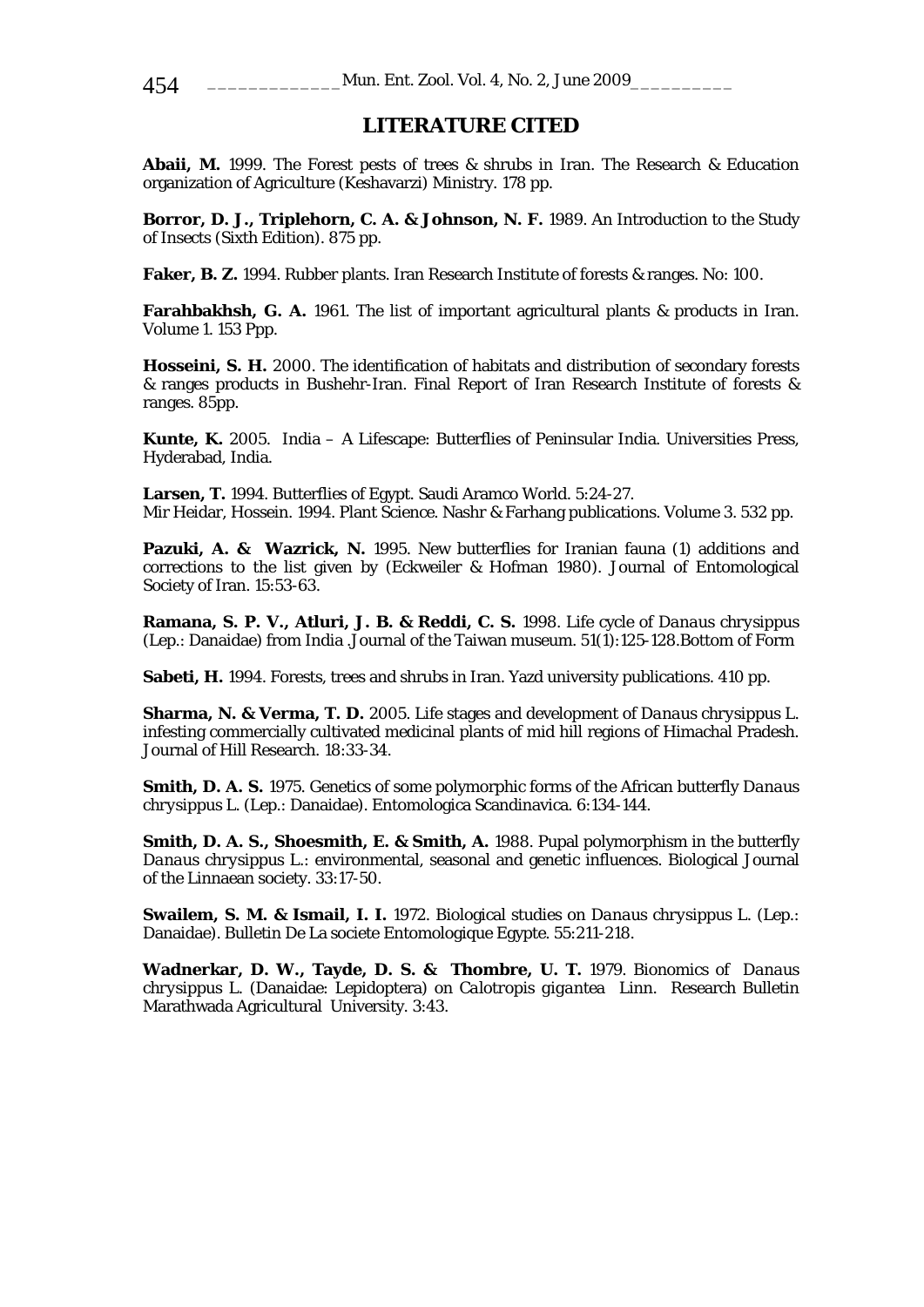| Stages/instar | Days           |
|---------------|----------------|
| Egg           | $3.4 \pm 0.1$  |
| First larva   | $2.5 \pm 0.1$  |
| Second larva  | $2.5 \pm 0.1$  |
| Third larva   | $2.5 \pm 0.1$  |
| Fourth larva  | $2.5 \pm 0.1$  |
| Fifth larva   | $2.5 \pm 0.1$  |
| Prepupa       | $1.5 \pm 0.1$  |
| Pupa          | $9.8 \pm 0.2$  |
| Adult female  | $7.8 \pm 0.3$  |
| Adult male    | $10.4 \pm 0.7$ |

Table 1: Developmental time for biological stages of Danaus chrysippus at 25 °C

Table 2: Development time for biological stages of Danaus chrysippus at 22°C

| Stages/instar | Days           |
|---------------|----------------|
| Egg           | $4.5 \pm 0.1$  |
| First larva   | $3.4 \pm 0.1$  |
| Second larva  | $3.9 \pm 0.1$  |
| Third larva   | $3.9 \pm 0.1$  |
| Fourth larva  | $3.9 \pm 0.1$  |
| Fifth larva   | $3.9 \pm 0.1$  |
| Prepupa       | $2.4 \pm 0.1$  |
| Pupa          | $14.6 \pm 0.7$ |
| Adult female  | $11.2 \pm 0.3$ |
| Adult male    | $15.1 \pm 0.4$ |